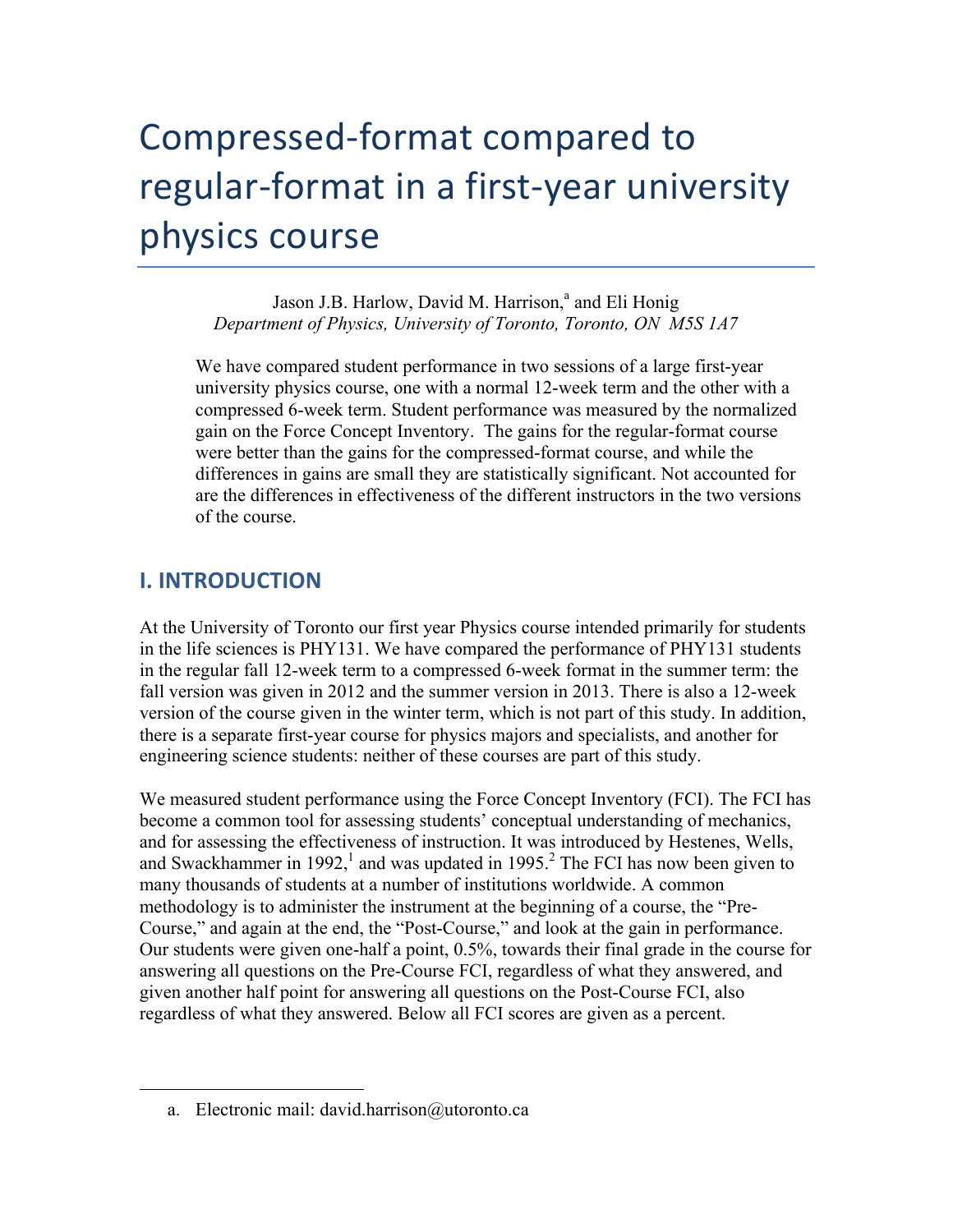PHY131 is the first of a two-semester calculus-based sequence, and the textbook is by Knight.<sup>3</sup> A senior-level high-school physics course ("Grade 12 Physics") is recommended as a pre-requisite but is not required to take this course. One of us (JJBH) was one of the two lecturers in the fall session, and DMH was the sole lecturer in the summer session. In the fall session the two lecturers alternate so all students are given instruction by the same lecturers. Research-based instruction is used throughout the course; clickers, Peer Instruction,<sup>4</sup> and Interactive Lecture Demonstrations<sup>5</sup> are used extensively in the classes. In the fall term there are two one-hour classes every week, while the summer course has two 2-hour classes per week in a single session. In addition, due to logistic constraints the summer course has a total of 22 hours of classes, while the fall version has 24 hours of classes.

Traditional tutorials and laboratories have been combined into a single active-learning environment, which we call *Practicals*;<sup>6</sup> these are inspired by Physics Education Research tools such as McDermott's *Tutorials in Introductory Physics<sup>7</sup>* and Laws' *Workshop Physics*. <sup>8</sup> These Practicals are similar in many ways to the *Labatorials* at the University of Calgary.<sup>9</sup> In the Practicals students work in teams of four on conceptuallybased activities using a guided-discovery model of instruction. Whenever possible the activities use a physical apparatus or a simulation. Some of the materials are based on activities from McDermott and from Laws. In the fall term there is one 2-hour Practical every week, and the summer course has two 2-hour Practicals per week.

# **II. METHODS**

The FCI was given during the Practicals, the Pre-Course one during the first week of classes and the Post-Course one during the last week of classes. For both courses, over 95% of the students who were currently enrolled took the FCI. For the Fall 2012 session, 868 students took the Pre-Course and 663 students took the Post-Course; for the Summer 2013 session 239 students took the Pre-Course and 193 students took the Post-Course. The students who took the Pre-Course but not the Post-Course FCI were almost all students who had dropped the course. These dropout rates, 24% for the fall session and 19% for the summer one, are typical for this course.

There is a small issue involving the values to be used in analyzing both the Pre-Course and the Post-Course FCI numbers. Below we will only analyze the data for students who took both the Pre-Course and Post-Course FCI—the "matched" values—which consisted of 641 students for the fall term and 190 for the summer term. The students who took the Post-Course FCI but not the Pre-Course FCI were probably either late enrollees or they missed the first Practical for some other reason. In all cases, the difference in median FCI scores between using raw data or matched data is only a few percent. These small differences between matched and unmatched data are consistent with a speculation by Hake for courses with enrollments of greater than 50 students.<sup>10</sup>

Figure 1 shows the FCI scores for the fall term and Fig. 2 shows the scores for the summer term. None of the histograms conform to a Gaussian distribution, especially for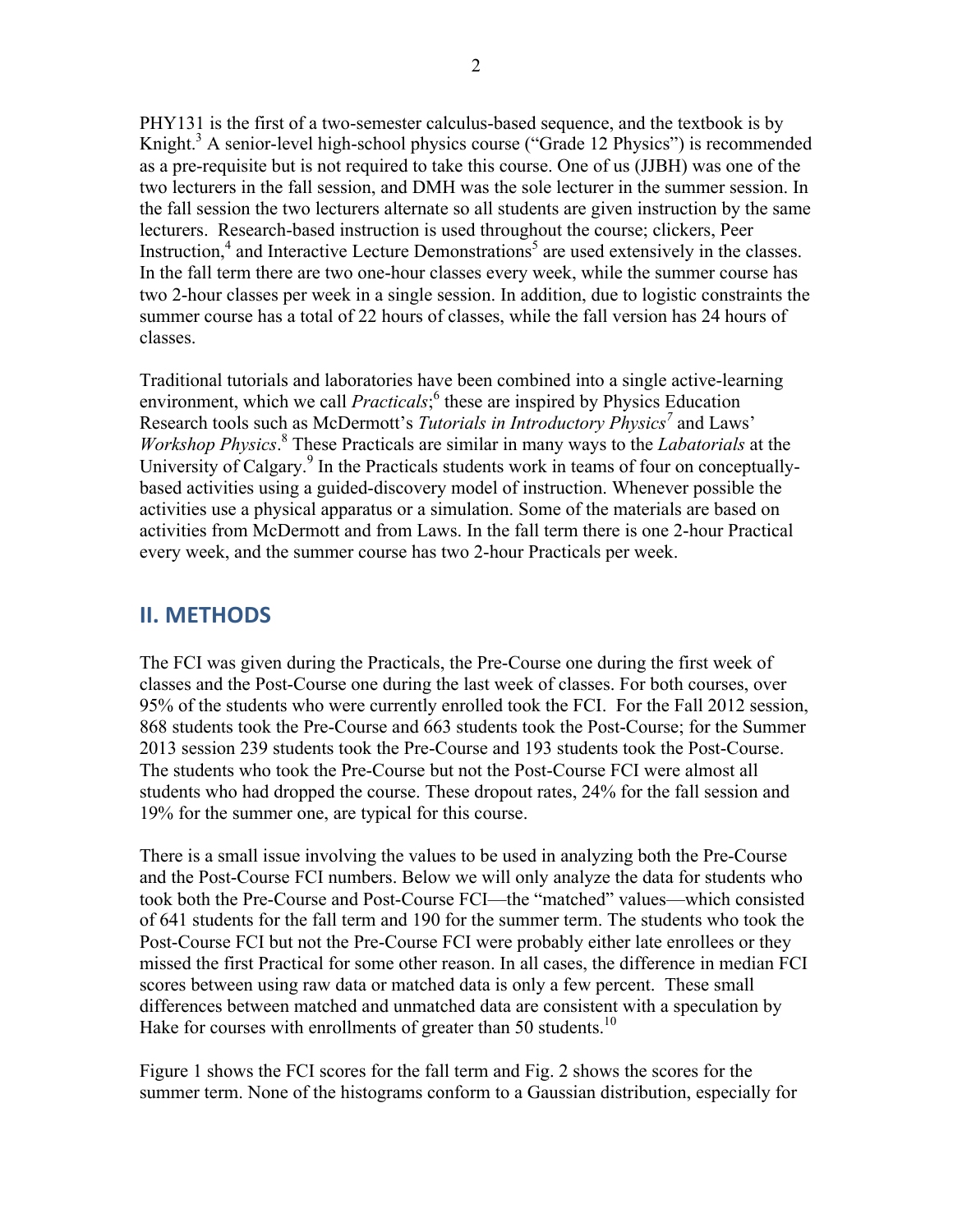the Post-Course results. Therefore, characterizing the results by the mean value is not appropriate, and the median value will provide a better measure of central tendency and is what we will use below, although for our data the differences in FCI scores between the means and medians is fairly small, between 0.8% and 2.6%. The uncertainty in the median is taken to be the inter-quartile range divided by  $\sqrt{N}$ .<sup>11</sup>



Figure 1. Histograms of the Pre-Course and Post-Course FCI Scores for the fall session



Figure 2. Histograms of the Pre-Course and Post-Course FCI Scores for the summer session

We also calculated gains on the FCI. The standard way of measuring student gains is from a seminal paper by Hake.<sup>12</sup> It is defined as the gain normalized by the maximum possible gain:

$$
G = \frac{\text{Post}\% - \text{Pre}\%}{100 - \text{Pre}\%} \tag{1}
$$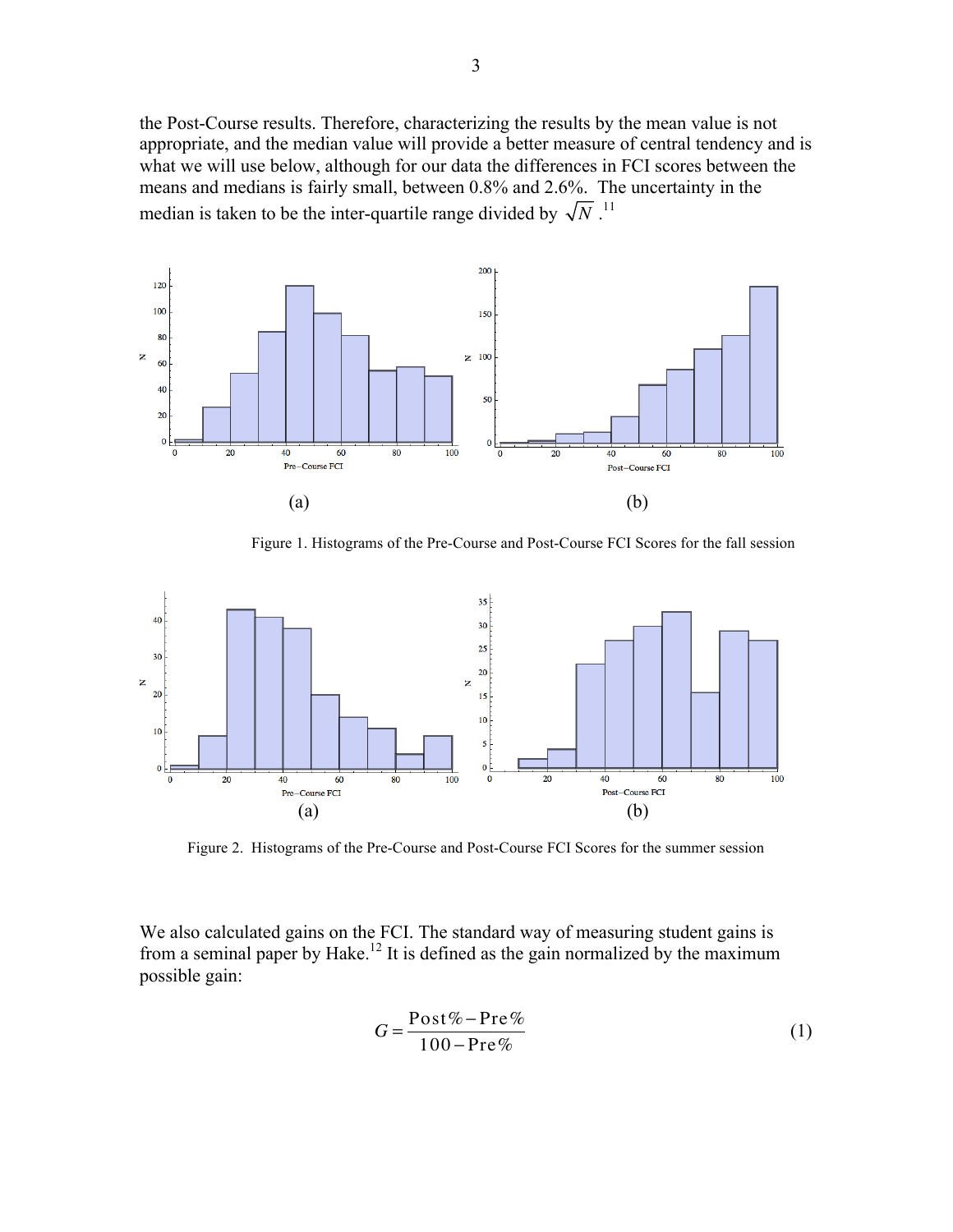Clearly, *G* cannot be calculated for Pre-Course scores of 100, which was the case for nine students in the fall term and none in the summer.

One hopes that the students' performance on the FCI is higher at the end of a course than at the beginning. The standard way of measuring the gain in FCI scores for a class is called the average normalized gain, to which we will give the symbol  $\langle g \rangle_{\text{mean}}$ , and was also defined by Hake in Ref. 12:

$$
\langle g \rangle_{\text{mean}} = \frac{\langle \text{Post}\% \rangle - \langle \text{Pre}\% \rangle}{100 - \langle \text{Pre}\% \rangle},\tag{2}
$$

where the angle brackets indicate means. However, as discussed, since the distribution of FCI scores is not Gaussian, the mean is not the most appropriate way of characterizing FCI results. We will instead report  $\langle g \rangle_{\text{median}}$ , which is also defined by Eq. (2) except that the angle brackets on the right hand side indicate medians instead of means. The normalized gains are often taken to be a measure of the effectiveness of instruction.

The uncertainties in the average and median normalized gains reported below are the propagated errors in the Pre-Course and Post-Course FCI scores. Since both of these are errors of precision, they should be combined in quadrature, i.e. the square root of the sum of the squares of the uncertainties in the Pre-Course and Post-Course scores. Therefore,

$$
\Delta() = \sqrt{\left(\frac{\partial }{\partial }{\partial \n
$$
= \sqrt{\left[\frac{
$$
$$

where  $\Delta <$  Pre% > and  $\Delta <$  Post% > are the inter-quartile ranges divided by  $\sqrt{N}$ . In addition to the FCI, we collected data on student background and why they were taking the course. In the fall session we collected that data using clickers in the second week of classes: only about 500 of the 641 "matched" students answered these questions. In the summer session we avoided this unfortunate loss of 22% of the sample by including the questions as part of the Pre-Course FCI.

#### **III. RESULTS**

From Figs. 1 and 2, we can see that the summer students begin and end the course with less conceptual understanding of classical mechanics than their counterparts in the fall session. In addition, the FCI results are also reported in Table I, along with the median normalized gains. The table shows that in terms of  $\langle g \rangle_{\text{median}}$ , the fall session outperformed the summer session by  $0.14 \pm 0.06$ . The value of 0.14 is roughly double the uncertainty of 0.06, so the value is significant at roughly a 95% confidence interval.<sup>13</sup> Calculating  $\langle g \rangle_{\text{mean}}$  as is standard in the literature gives values of  $0.45 \pm 0.02$  for the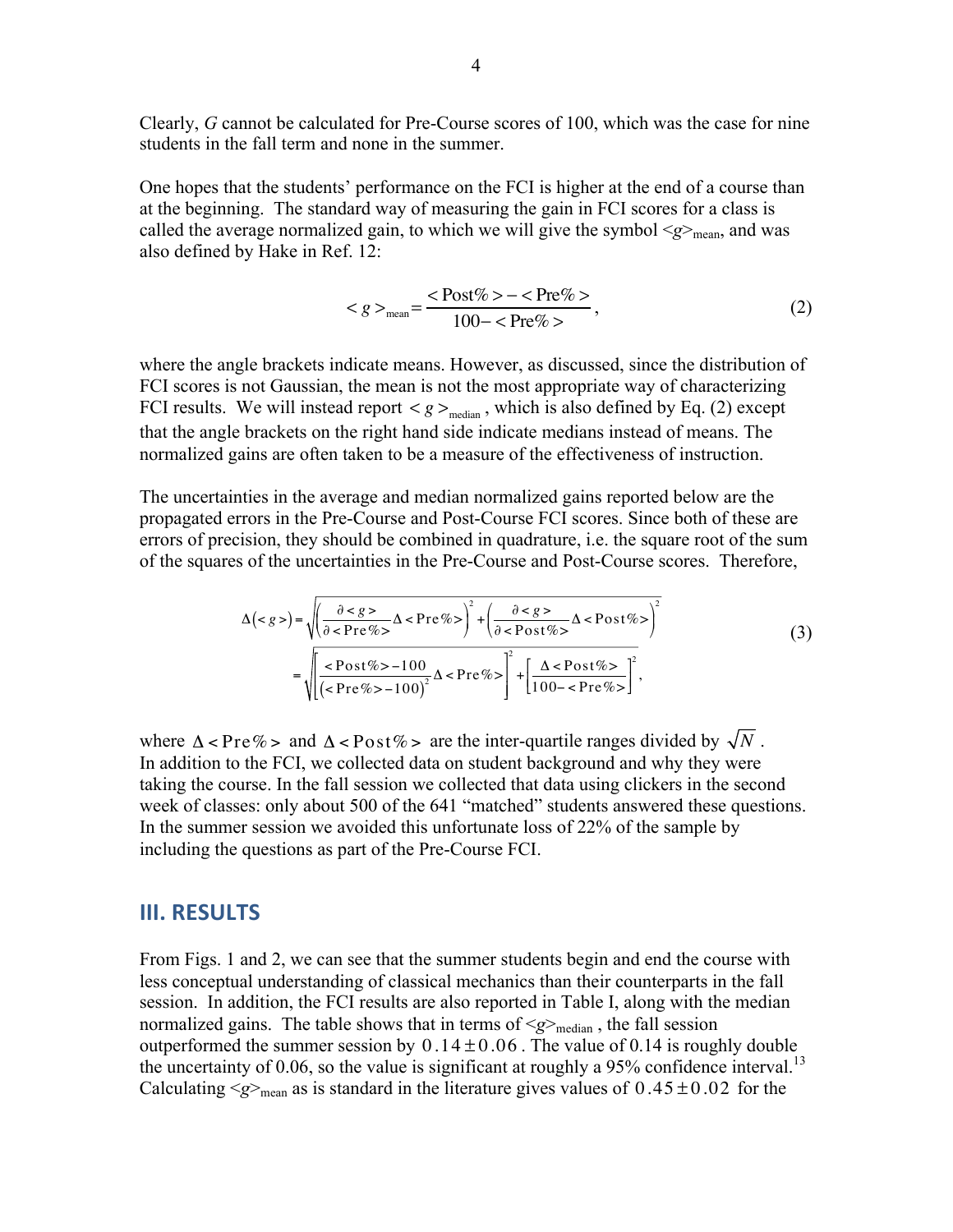fall session and  $0.34 \pm 0.03$  for the summer session, where the uncertainties are the propagated standard errors of the mean,  $\sigma / \sqrt{N}$ . These values are both consistent with those of first year university courses using reformed research-based pedagogy, as can be seen, for example, in Ref. 12.

Earlier we stated that the difference between using "matched" students who took both the Pre-Course and Post-Course FCI compared to using all the FCI scores was only a few percent. As an example, for the summer 2013 session the median normalized gain using all FCI scores was  $0.42 \pm 0.04$ .

Another way to investigate the difference in gains in the two sessions is to look at the individual normalized gains *G*. Figure 3 shows histograms of the gains for the fall term (panel a) and the summer term (panel b). The median values for the *G* values are given in the final row of Table I. The difference in the median values of *G* is  $0.15 \pm 0.04$  which is about the same as the differences in  $\leq g$ <sub>median</sub>.



Figure 3. Individual gains *G* for the fall session (a) and the summer session (b)

An alternative to histograms for visually comparing two distributions is the boxplot. Figure 4 shows the boxplot for the two distributions of *G*. The "waist" on the box plot is the median, the "shoulder" is the upper quartile, and the "hip" is the lower quartile. The vertical lines extend to the largest/smallest value less/greater than a heuristically defined outlier cutoff.<sup>14</sup> The dots represent data that are considered to be outliers. Also shown in the figure are the statistical uncertainties in the value of the medians.

There were 10 students in the fall session whose Pre-Course score was over 80% and whose *G* was less than -0.66; one such student had a *G* of -4 and two had *G*s of -3. These students were clearly outliers, and probably just "blew off" the Post-Course FCI. There were no such students in the summer session. We have chosen a range for the vertical axis in Fig. 4 so that those 10 students are not shown.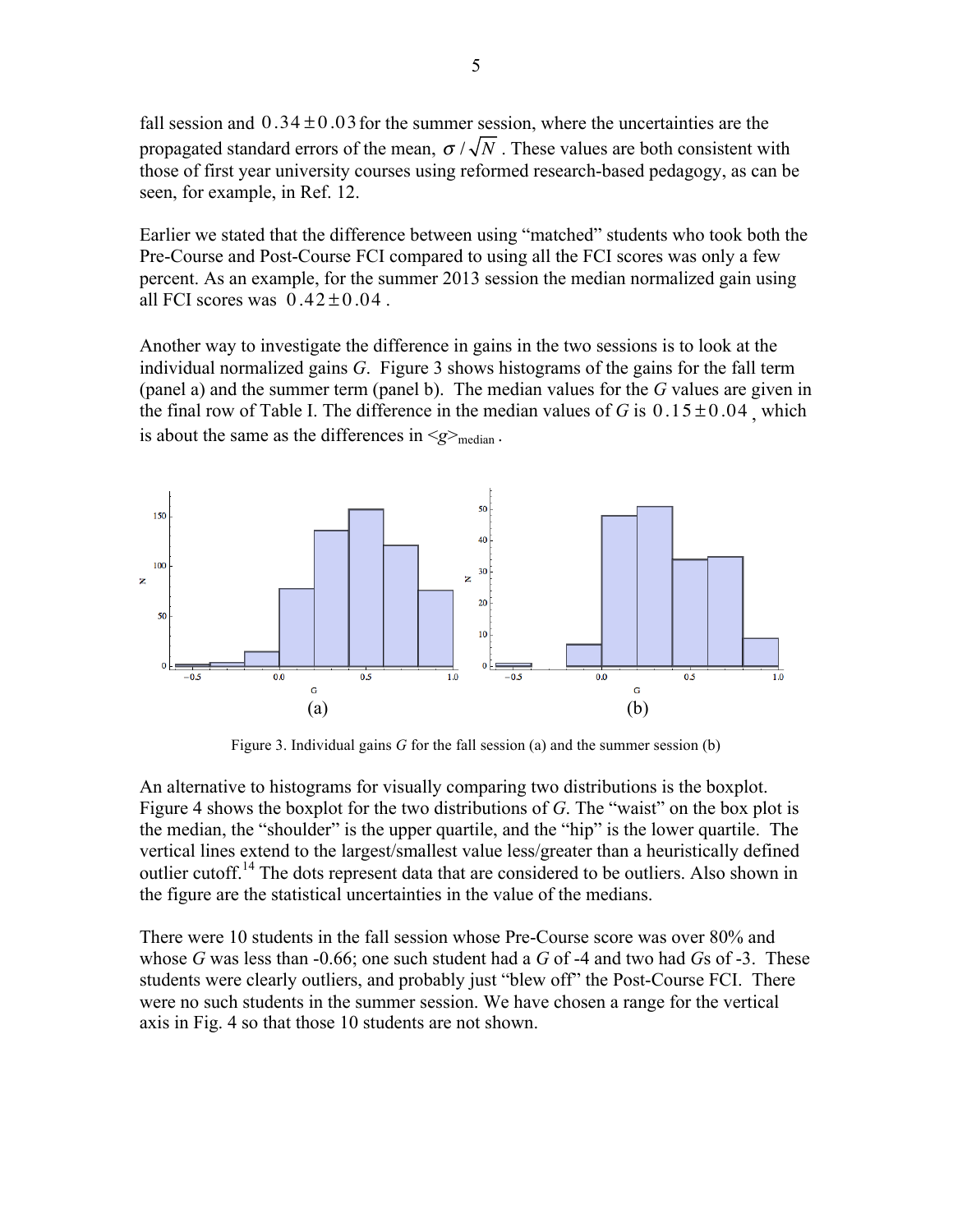

Figure 4. Boxplots for the distributions of *G* for the two sessions of the course

Table I. Values of FCI scores and gains for the two sessions

|                                       | <b>Fall 2012</b> | Summer 2013     |
|---------------------------------------|------------------|-----------------|
| Pre-Course FCI Medians                | $50.0 + 1.3$     | $40.0 \pm 1.9$  |
| Post-Course FCI Medians               | $76.7 + 1.1$     | $63.3 + 2.9$    |
| $\langle g \rangle$ <sub>median</sub> | $0.53 \pm 0.03$  | $0.39 \pm 0.05$ |
| G Medians                             | $0.47 + 0.02$    | $0.32 \pm 0.03$ |

Although the data show that the overall performance of students in the fall session was better than the performance of the summer students, the question remains as to whether the differences are significant. For data that conforms to a Gaussian distribution, the fairly well known Cohen *d* effect size is often used to characterize the difference in two distributions.<sup>15</sup> For data like our values for  $G$ , which are not normally distributed, Cliff's δ provides a similar measure.<sup>16</sup> The Cliff δ for 2 samples is the probability that a value randomly selected from the first group is greater than a randomly selected value from the second group minus the probability that a randomly selected value from the first group is less than a randomly selected value from the second group. It is calculated as:

$$
\delta = \frac{\#(x_1 > x_2) - \#(x_1 < x_2)}{N_1 N_2} \tag{4}
$$

where the symbol # indicates counting. The values of  $\delta$  can range from  $-1$ , when all the values of the first sample are less than the values of the second, to  $+1$ , where all the values of the first sample are greater than the values of the second. A value of 0 indicates samples whose distributions completely overlap. By convention,  $|\delta| \sim 0.2$  indicates a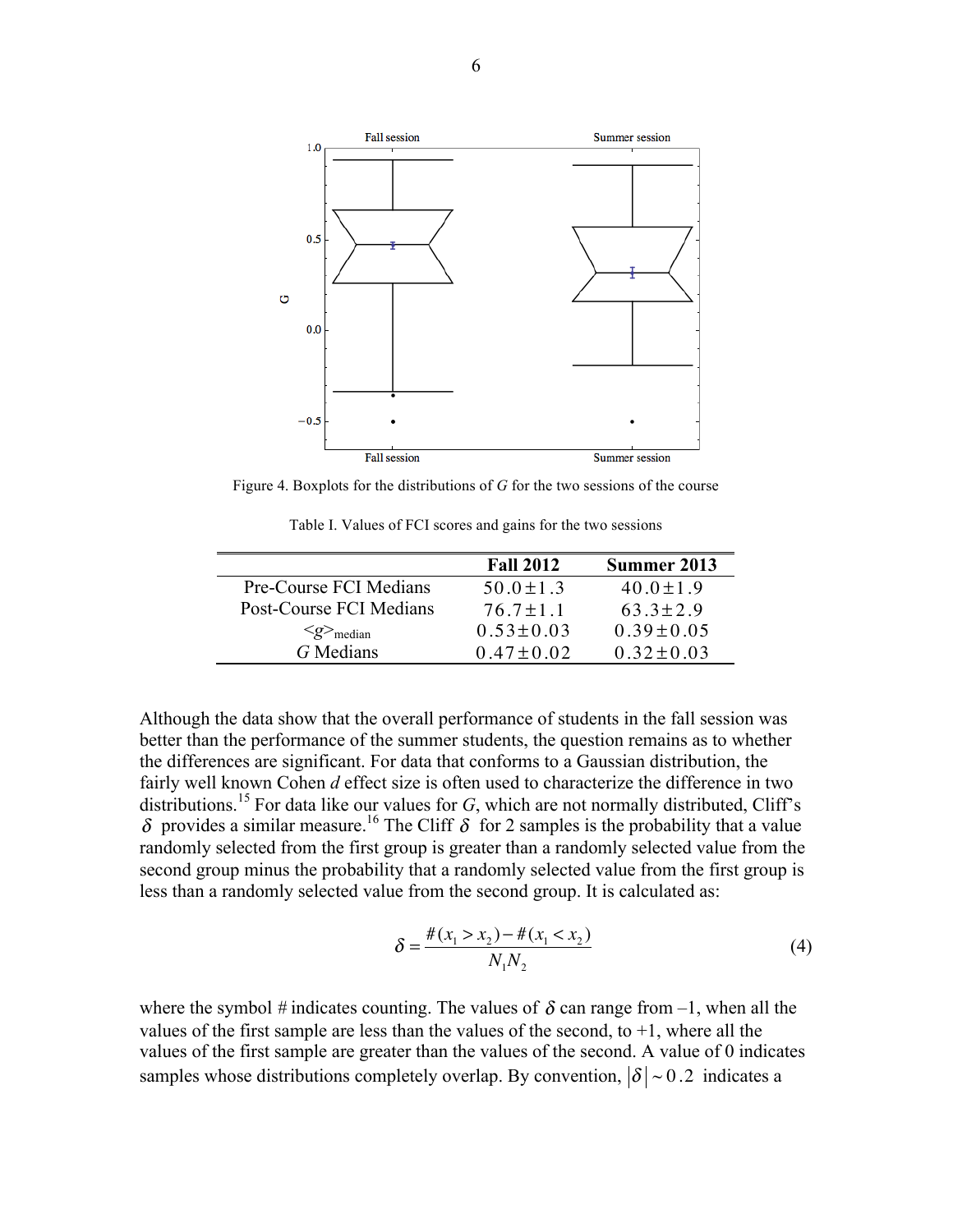"small" difference between the two samples,  $|\delta| \sim 0.5$  a "medium" difference, and  $\delta$  | ~ 0.8 a "large" one.<sup>17</sup> For our *G* values  $\delta$  = 0.227 with a 95% confidence interval range<sup>18</sup> of 0.136–0.314. Thus, the difference in *G* is small, but since the confidence interval range does not include zero it is statistically significant.

For the fall session, the correlation of FCI performance with student interest and background as has been studied.<sup>19</sup> As shown here in the Appendix, except for their program of study (Question 1) the characteristics of the student population in the two sessions of the course are different. Therefore, we were surprised that when each course was examined separately, the normalized gains were the same within the uncertainties for each student characteristic and were also consistent with the overall values of Table I. Table II summarizes the median normalized gains for the two sessions for those characteristics that had a significant number of students in all categories and with different pre-course and post-course FCI scores (some of this data for the fall session also appeared in Ref 19). Also, recall that twice the stated uncertainty corresponds roughly to a 95% confidence interval.

| <b>Student Category</b>                                                     | <b>Fall Session</b>                   | <b>Summer Session</b>                 |
|-----------------------------------------------------------------------------|---------------------------------------|---------------------------------------|
|                                                                             | $\langle g \rangle$ <sub>median</sub> | $\langle g \rangle$ <sub>median</sub> |
| Taking the course because it is required                                    | $0.47 \pm 0.04$                       | $0.35 \pm 0.05$                       |
| Taking the course for their own interest                                    | $0.56 \pm 0.11$                       | $0.32 \pm 0.15$                       |
| Taking the course both because it is<br>Required and for their own interest | $0.57 \pm 0.04$                       | $0.41 \pm 0.11$                       |
| Took Grade 12 Physics                                                       | $0.54 \pm 0.03$                       | $0.35 \pm 0.07$                       |
| Did not take Grade 12 Physics                                               | $0.55 \pm 0.04$                       | $0.45 \pm 0.07$                       |
| Previously started but dropped the course                                   | $0.48 \pm 0.20$                       | $0.25 \pm 0.14$                       |
| Had not previously started the course                                       | $0.59 \pm 0.03$                       | $0.42 \pm 0.05$                       |

Table II. Normalized Gains for Various Groups

From Table II, the median Pre-Course FCI score for the fall session is greater than for the summer session by  $\Delta = 13.3 \pm 2.3$ . As discussed in Ref. 19, fitting *G* vs the Pre-Course FCI scores for the fall session gave a small but positive slope of

 $m<sub>fall</sub> = 0.00212 \pm 0.00054$ . Similar fits for the summer session gave a slope of  $m_{\text{summer}} = 0.0018 \pm 0.0021$ , which is also positive but is zero within uncertainties. Coletta and Phillips propose that a "hidden variable"—the cognitive level of the students—is responsible for such non-zero slopes.<sup>20</sup> Regardless of the cause, such slopes might be expected to give changes in the median normalized *G* of something on the order of  $\Delta \times m_{\text{fall}} = 0.028 \pm 0.009$  or  $\Delta \times m_{\text{summer}} = 0.02 \pm 0.03$ . The values are less than the uncertainty in the difference in  $\langle g \rangle_{\text{median}}$  (0.06) or the uncertainty in the difference in the values of the median of  $G(0.04)$  for the two courses. Thus, the effect of the differing Pre-Course FCI scores for the two courses appears to have a negligible impact on the values of the normalized gains.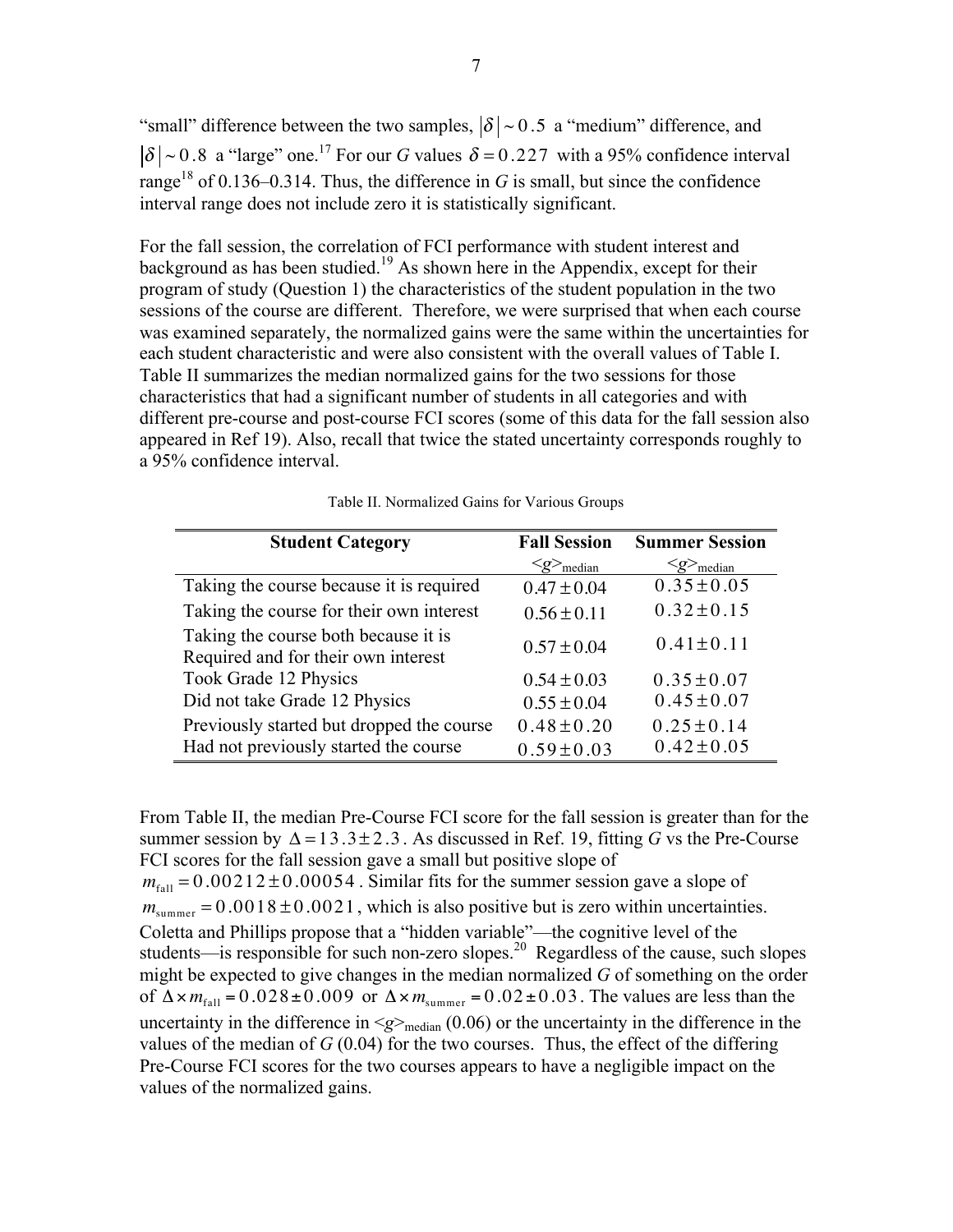## **IV. DISCUSSION**

So far as we know, there is only one other study that compares student performance in compressed-format to regular-format in a post-secondary introductory physics course.<sup>21</sup> This study used the Force and Motion Conceptual Evaluation (FMCE).<sup>22</sup> However, in this study the type of pedagogy used in the different sessions of the course was somewhat different, although the instruction was more-or-less based on Physics Education Research in all versions. The results were that the normalized gains on the FMCE were somewhat less for the summer session than for either of the regular sessions that were studied.

There is also a study of summer intensive high-school physics courses for gifted students, which used the FCI and found that the gains were comparable to those of ordinary yearlong courses taken by average students.<sup>23</sup> There are studies of post-secondary courses in accounting<sup>24</sup>, and basic skills in math, English, and reading in U.S. community colleges.<sup>25,26</sup> The community college studies report that the compressed format is at least as effective as the regular format offerings, although they do not have a tool like the FCI to do a rigorous measurement of the effectiveness of the courses.

Our intuition was that the compressed 6-week format of the summer course does not allow adequate time for students to reflect upon and absorb the sometimes counterintuitive concepts of classical mechanics; some have compared this version of the course to trying to drink from a fire hose. Despite the fact that the present authors together have nearly 100 years of physics teaching experience, our intuition did not really correspond to the data. Although there are differences in the gains of the students, they are not nearly as dramatic as we had expected. This study, then, is another example of the importance of the methodology of Physics Education Research: teachers' intuition is sometimes wrong but the data do not lie.

The fall session had two lecturers who alternated, and the summer session had a different lecturer. The two courses use almost identical pedagogy both in class and in the Practicals, and the three lecturers communicated regularly and occasionally observed each other's classes. Hoellwarth and Moelter studied instructor effectiveness in a Studio Physics course over 9 quarters with 11 different instructors, and found that there were variations in the values of  $\langle g \rangle_{\text{mean}}$  for the same instructor for different quarters that were more significant than the variation between different instructors.<sup>27</sup> Thus it is reasonable to assume that the small but statistically significant differences in performance of students in the two sessions studied here are largely due to the different formats of the course. Any differences due to the different effectiveness of the different instructors are perhaps at most second-order effects.

Finally, as stated in Ref. 19, we are continuing to collect this sort of data. We hope that with more students in the sample and better statistics we can revisit the question of normalized gains for different groups and sub-groups of students and the effectiveness of compressed-format compared to regular-format courses. Such longitudinal data will also allow us to get a better idea about the importance of the individual instructor or instructors in influencing student performance.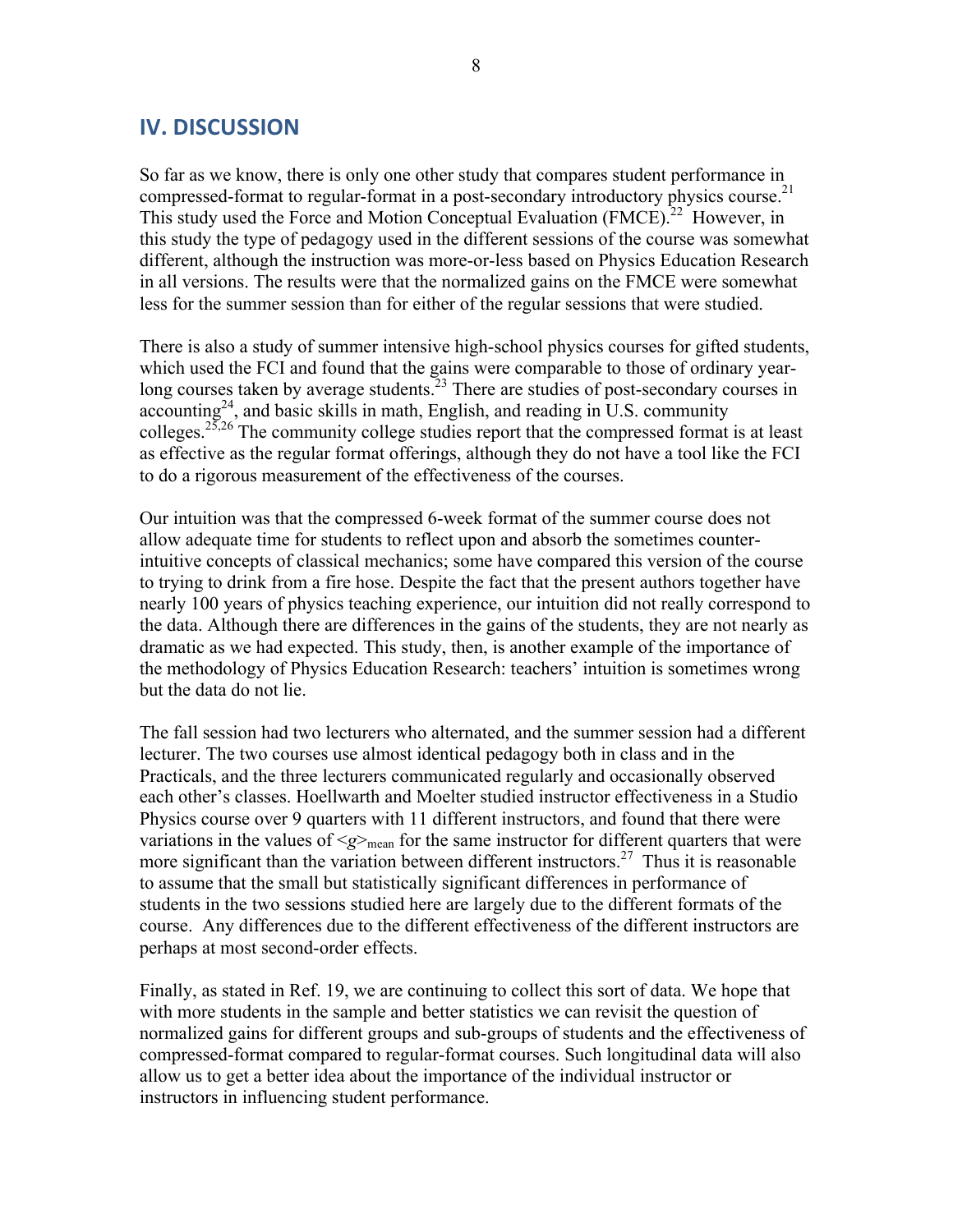# **ACKNOWLEDGEMENTS**

We particularly thank our Teaching Assistants, whom we call *Instructors*, whose great work in the Practicals is a vital part of the students' learning. We also thank April Seeley in the Department of Physics for assistance in the collecting of the data of this study. We benefited from discussions about this work with David C. Bailey in the Department of Physics. We also acknowledge two anonymous reviewers for this journal whose comments helped strengthen the paper.

## **APPENDIX**

We asked the students to self-report on the reason they are taking the course and some background information about themselves. Here we summarize that data.

#### **1.** "What is your intended or current Program of Study (PoST)?"

| Answer                             | Fall<br>2012 | <b>Summer</b><br>2013 |
|------------------------------------|--------------|-----------------------|
| Life Sciences                      | 88%          | $90\%$                |
| Physical and Mathematical Sciences | $9\%$        | $8\%$                 |
| Other/Undecided                    | $4\%$        | $2\%$                 |

#### **2.** "What is the main reason you are taking PHY131?"

| Answer                                                |     | <b>Summer</b><br>2013 |
|-------------------------------------------------------|-----|-----------------------|
| "Because it is required"                              | 32% | 60%                   |
| "For my own interest"                                 | 16% | 12%                   |
| "Both because it is required and for my own interest" |     | 28%                   |

#### **3.** "When did you graduate from high school?"

| <b>Answer</b> | Fall<br>2012 | <b>Summer</b><br>2013 |
|---------------|--------------|-----------------------|
| 2012          | 78%          | 41%                   |
| 2011          | 9%           | 20%                   |
| 2010          | $5\%$        | 21%                   |
| 2009          | 3%           | 11%                   |
| Other/NA      | $4\%$        | 7%                    |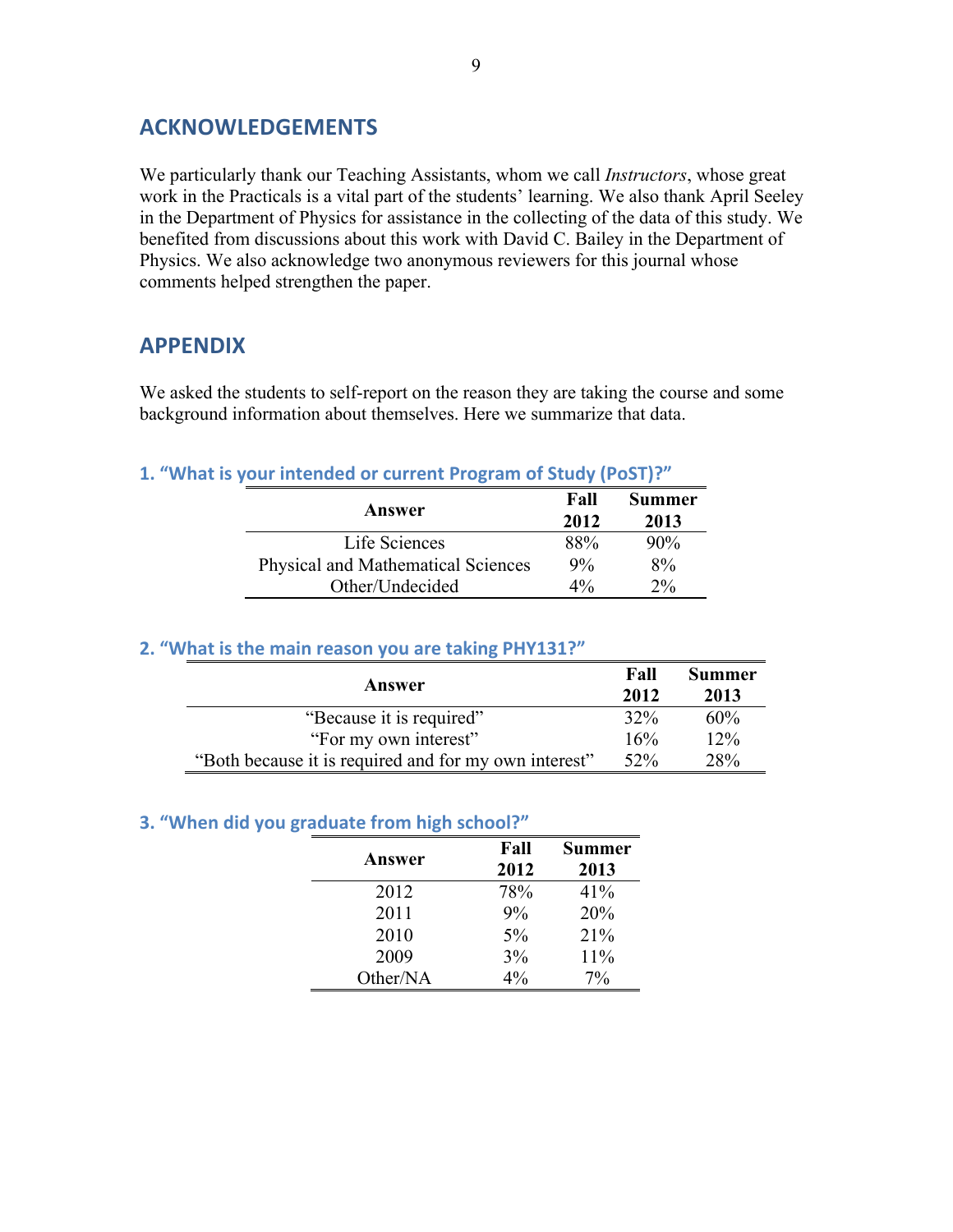|  |  |  |  |  |  |  |  |  | 4. "Did you take Grade 12 Physics or an equivalent course elsewhere?" |
|--|--|--|--|--|--|--|--|--|-----------------------------------------------------------------------|
|--|--|--|--|--|--|--|--|--|-----------------------------------------------------------------------|

| Answer | Fall<br>2012 | <b>Summer</b><br>2013 |
|--------|--------------|-----------------------|
| Yes    | 75%          | 61%                   |
| Nο     | 25%          | 39%                   |

**5.** "MAT135 or an equivalent calculus course is a co-requisite for PHY131. **When did you take the math course?"** 

| Answer                  | <b>Fall 2012</b> | <b>Summer</b><br>2013 |
|-------------------------|------------------|-----------------------|
| "I am taking it now"    | 81%              | $5\%$                 |
| "Last year"             | 10%              | 53%                   |
| "Two or more years ago" | $9\%$            | 47%                   |

### **6.** "Have vour previously started but did not finish PHY131?"

| Answer   | Fall<br>2012 | <b>Summer</b><br>2013 |  |
|----------|--------------|-----------------------|--|
| Yes      | $4\%$        | 15%                   |  |
| $\rm No$ | 96%          | 85%                   |  |

## **REFERENCES**

<sup>1</sup> D. Hestenes, M. Wells and G. Swackhammer, "Force Concept Inventory," The Physics Teacher **30**(2), 141–158 (1992).

<sup>2</sup> Available from  $\langle \frac{http://modeling.asu.edu/R&E/Research.html>}{$ .

<sup>3</sup> Randall D. Knight, *Physics for Scientists and Engineers: A Strategic Approach*, 3<sup>rd</sup> ed. (Pearson, Toronto, 2013).

<sup>4</sup> E. Mazur, *Peer Instruction: A User's Manual* (Addison-Wesley, New York, 1996).

<sup>5</sup> D.R. Sokoloff and R.K. Thornton, "Using Interactive Lecture Demonstrations to Create an Active Learning Environment," The Physics Teacher **35**(6), 340–347 (1997).

<sup>6</sup> The U of T Practicals web site is  $\frac{\text{http://www.upscale.utoronto.ca/Practicals/}}{\text{L.C. McDermott. P.S. Schaffer and the Physics Education Group. *Tutorials in*$ 

*Introductory Physics* (Prentice Hall, New Jersey, 2002).

<sup>8</sup> P.W. Laws, *Workshop Physics Activity Guide* (Wiley, 2004).

<sup>9</sup> D. Ahrensmeir, J.M.K.C. Donev, R.B. Hicks, A.A. Louro, L. Sangalli, R.B. Stafford, and R.I. Thompson, "Labatorials at the University of Calgary: In pursuit of effective small group instruction within large registration physics service courses," Physics in Canada **65**(4), 214–216 (2009).

<sup>10</sup> Richard Hake, "Lessons from the Physics Education Reform Effort," Ecology and Society **5**(2), 28 (2002), available online at

<http://www.ecologyandsociety.org/vol5/iss2/art28/>.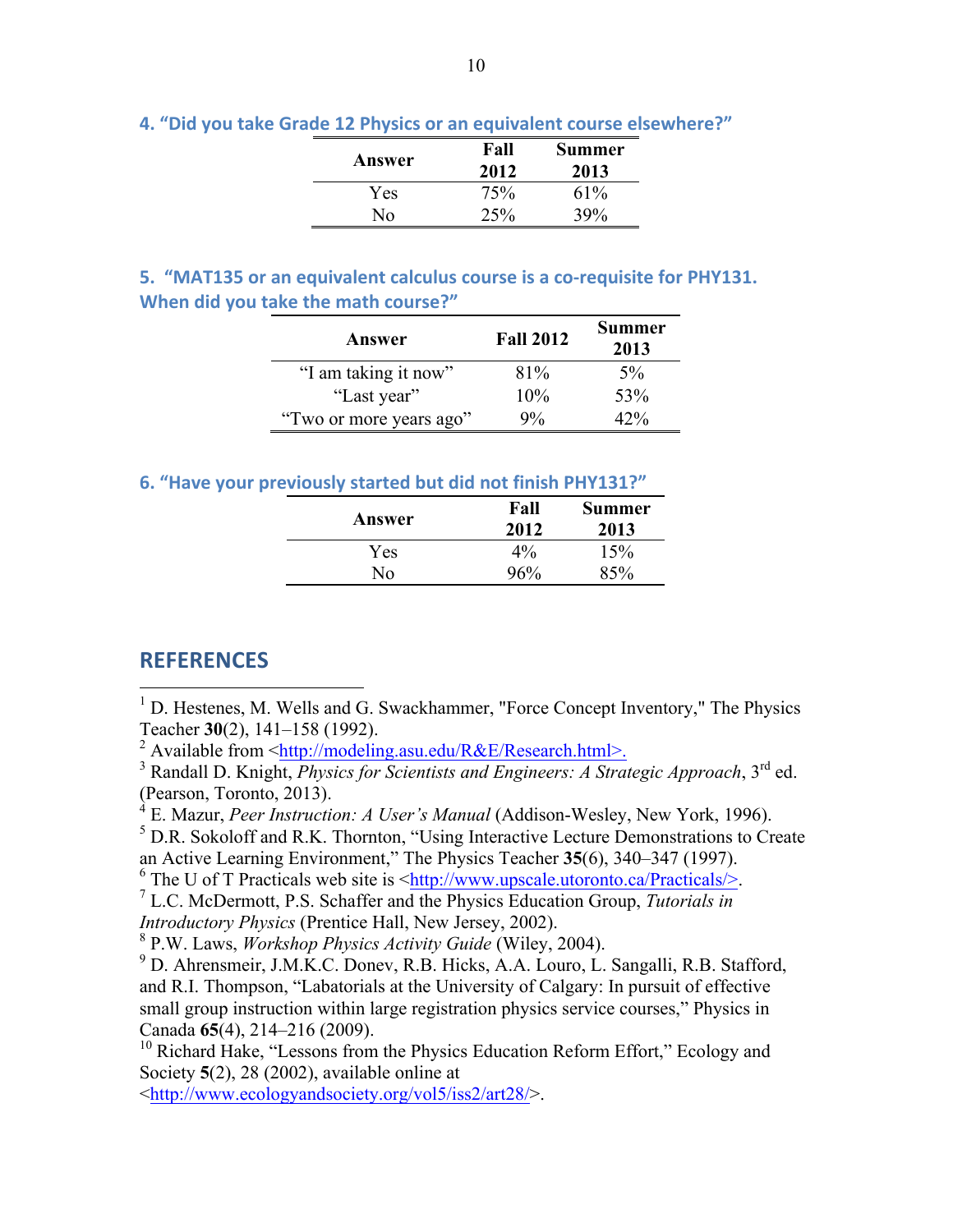$12$  R.R. Hake, "Interactive-engagement versus traditional methods: A six-thousandstudent survey of mechanics test data for introductory physics courses," Am. J. Phys. **66**(1), 64–74 (1998).

 $13$  If the uncertainties were based on the standard error of the mean, twice the uncertainty's value would be a 95% confidence interval, but for the median, as discussed in Reference 11, the interpretation is more indirect.

 $14$ <sup>14</sup> There are various conventions for the cutoff definition. We use 1.5 times the interquartile range extending from the upper and lower quartiles, which was proposed in J.D. Emerson and J. Strenio, "Boxplots and Batch Comparison," in D.C. Hoaglin, F. Mosteller, and J.W. Tukey eds., Reference 11, p. 58. This cutoff definition is the usual one.

<sup>15</sup> J. Cohen, "A power primer," Psychological Bulletin **112**(1), 155–159 (1992).  $16$  N. Cliff, "Dominance statistics: Ordinal analyses to answer ordinal questions," Psychological Bulletin **114**(3), 494–509 (1993).

 $17$  This way of characterizing the effect size is not without controversy and can be overused. Romano, Kromrey, Coraggio and Showronek go even further and recommend setting thresholds of  $|\delta| < 0.147$  "negligible",  $|\delta| < 0.33$  "small",  $|\delta| < 0.474$ 

"medium", and "large" otherwise, in "Exploring methods for evaluating group differences on the NSSE and other surveys: Are the t-test and Cohen's d indices the most appropriate choices?," presented at the annual meeting of the Southern Association for Institutional Research, October, 14–17, 2006, Arlington, Virginia.

http://www.coedu.usf.edu/main/departments/me/documents/MethodsforEvaluatingGroup.pdf

(Retrieved September 29, 2014).<br><sup>18</sup> The lower value is the 95% CI *infimum* and the upper value is the *supremum*.<br><sup>19</sup> J.J.B. Harlow, D.M. Harrison, and A. Meyertholen, "Correlating student interest and high school preparation with learning and performance in an introductory university physics course," Phys. Rev. ST PER 10(1), 0101120-1–9 (2014).

<sup>20</sup> V.P. Coletta and J.A. Phillips, "Interpreting FCI scores: Normalized gain, preinstruction scores, and scientific reasoning ability," Am. J. Phys. **73**(12), 1172–1182  $(2005)$ .<br><sup>21</sup> Turbs

Turhan Carroll, "A Study of the Effectiveness of Using PER-Based Reforms in a Summer Setting," (2006), available online at

<http://www.colorado.edu/physics/Web/reu/Projects/Projects 2006/Turhan Carroll.pdf> (Retrieved June 26, 2013).

 $^{22}$  R.K. Thornton and D.R. Sokoloff, "Assessing student learning of Newton's laws: The Force and Motion Conceptual Evaluation and the Evaluation of Active Learning Laboratory and Lecture Curricula," Am. J. Phys. **66**(4), 338–352 (1998).

<sup>23</sup> L. Hsu, "Measuring the Effectiveness of Summer Intensive Courses for Gifted Students: A Pilot Study and Agenda for Research," The Gifted Child Quarterly **47**(3), 212–218 (2003). As Hsu pointed out in a private communication, not studied is how average students would do in a compressed-format summer course.

 $11$  This is similar in spirit but simpler than a recommendation in B. Iglewicz, "Robust Scale Estimators and Confidence Intervals for Location," in D.C. Hoaglin, F. Mosteller, and J.W. Tukey eds., *Understanding Robust and Exploratory Data Analysis* (Wiley-Interscience, Toronto, 1983), p. 424.